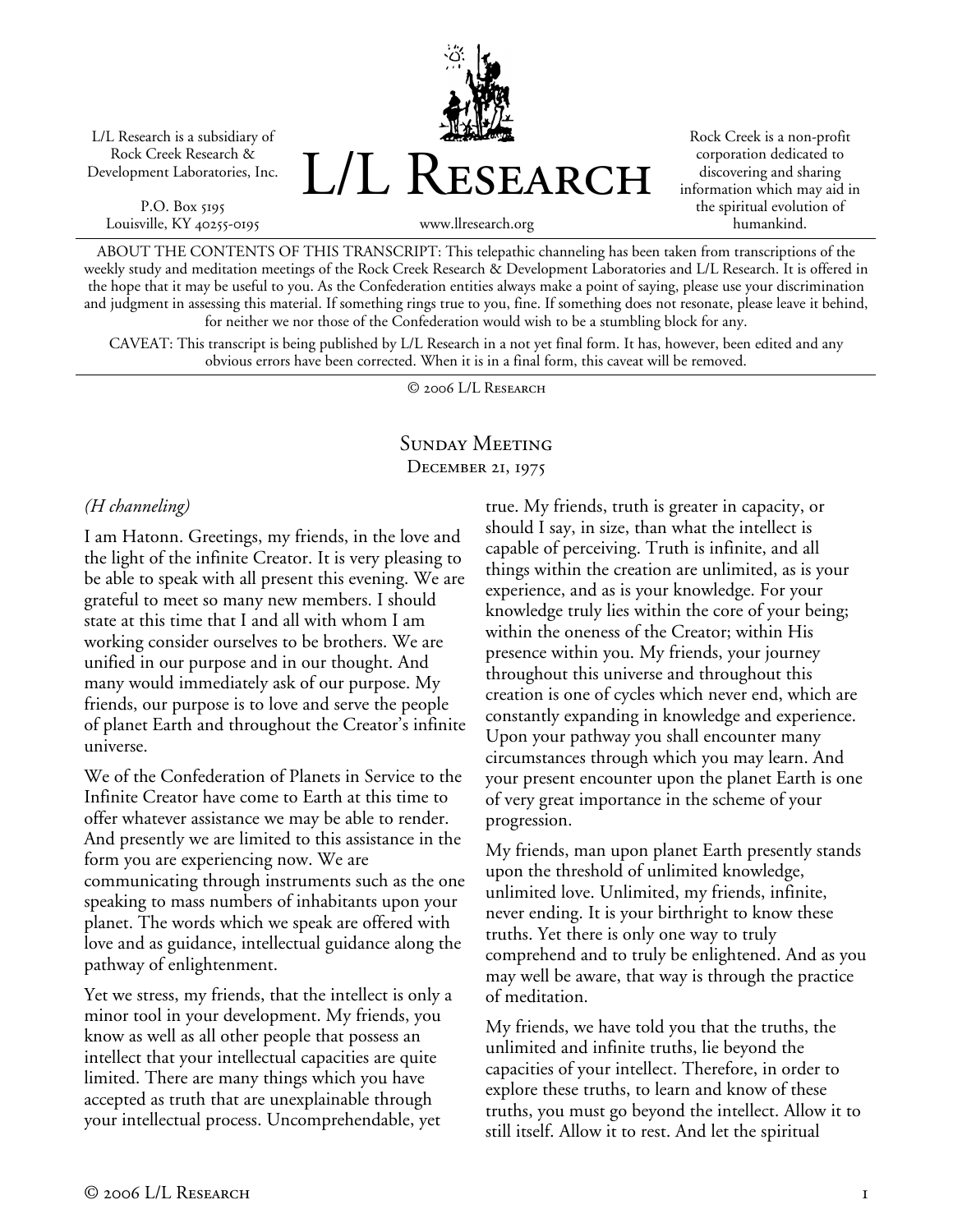intellect begin to avail its information to you. You may not hear words, my friends, but you shall hear truth and love. In your moments of silence, you shall hear the universe speaking through the lips of the Creator the truths of infinity and love.

I shall transfer this communication. I am Hatonn.

# *(N channeling)*

I am Hatonn. Again I greet you in the love and light of the infinite Creator. My friends, although I stress to you the necessity for meditation seemingly constantly, I do not stress it enough. But still, my friends, we do not want to force this upon you. The decision is yours. And either way that you decide will be the path that you have chosen. We know in our experience of no other way for a somewhat speedy path, shall we say, than meditation. But the choice is yours.

We are aware of some questions in your minds, and you may have noticed some of them have already been answered. My friends, although the idea of our presence may seem rather uncommon at this time, we say to you that we have been with you for a very long time. If any of you desire our thoughts, or our presence, at the moment that you desire it, we are with you. We can only help you if you desire it. For that is our way. We leave the free will of each person in creation alone. For you see, through your own desire can be the only way we may assist you. But it is our sincere desire to be able to be with you. We consider it a very great honor to be of assistance. We are with you, my friends.

At this time I will transfer this contact to another instrument. I am Hatonn.

## *(Carla channeling)*

I am now with this instrument. I am Hatonn, and I greet you once again in the love and the light of the infinite Creator. As we speak to you about meditation as a method of furthering your interests within this life, we wish to stop for a moment and take advantage of your experiences at this particular time. We ask that you consider your environment at this particular time, the darkness and the chill of winter. How many hours have been spent in darkness and cold? Think, my friends, of the true nature of that which is unfolding within one of your religious systems of belief. There is a story that is told that is a true story, the story is of a child born in the darkest winter. Poor, cold, hungry, the child that

grew to be the master whom you know as Jesus. My friends, each of you is waiting to be born. Each of you is in the dark, in the cold. For it is within the darkness and the chill that all things come together to be born. It is the nurturing, saving darkness. And the chill is necessary. And with meditation, my friends, you nurture and comfort that soul within you as it struggles towards its spiritual birth.

There has been within your history, we are aware, much misunderstanding as to the reason for the mother of the one known as Jesus being called a virgin. You must realize that it is to indicate to all that the spirit is not of man but of the Father. Each of you is of the Father. Each of you is waiting to be born. Nurture that within yourself. No matter that the environment may seem less than perfect. It surely cannot be more imperfect than a cold, cold stable, and a stall, and animals for companions. The realities are of the Father, my friends.

We greet you always in love and in light. Love moves in the darkness, and its energy brings forth the light. Each of you is formed in perfect love. Each of you shines with perfect light, my friends.

But there are many, many colors. How many colors can you think of? Perhaps the number is infinite, for there are shades and gradations within each color that go on and on. And each one is distinguishable from the next. And yet in reality, each is a part of the white light. So are you, my friends. And all that you meet are other portions of the same light, formed in perfect love also. How hard it is to see the perfection of the Father in each person! For each person is a different shade, and some shades seem to clash with yours. But all are formed of white light. All are one with you, and you with them.

Why are you here? We may say, to find out why you are here. For the Creator Itself knows Itself, and the desire that caused you is a desire to realize selfhood. The Creator is waiting to be known as the Father. He waits within you, and can be found through meditation.

Your patience, please. We are having some difficulty with this instrument.

## *(Pause)*

I am Hatonn. I will attempt to say one more thing through this instrument before I leave her. I am aware that there are questions. I would like to answer one of a more general type, and that is simply to say